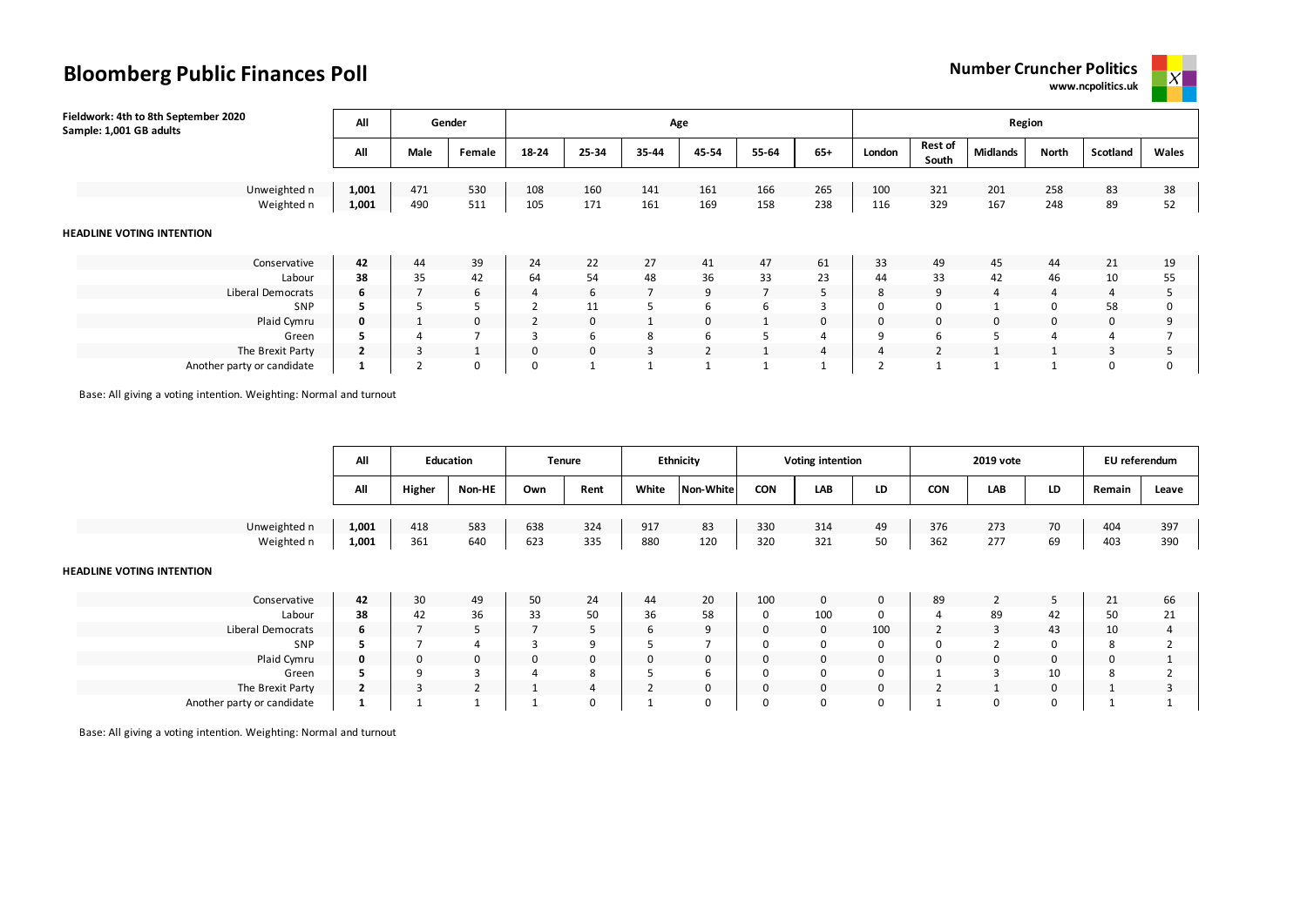



| Fieldwork: 4th to 8th September 2020<br>Sample: 1,001 GB adults                                                               | All          |                | Gender         |                |                | Age            |                |                |                |             |                  | Region          |              |          |                     |
|-------------------------------------------------------------------------------------------------------------------------------|--------------|----------------|----------------|----------------|----------------|----------------|----------------|----------------|----------------|-------------|------------------|-----------------|--------------|----------|---------------------|
|                                                                                                                               | All          | Male           | Female         | 18-24          | 25-34          | 35-44          | 45-54          | 55-64          | $65+$          | London      | Rest of<br>South | <b>Midlands</b> | <b>North</b> | Scotland | Wales               |
| Unweighted n                                                                                                                  | 1,001        | 471            | 530            | 108            | 160            | 141            | 161            | 166            | 265            | 100         | 321              | 201             | 258          | 83       | 38                  |
| Weighted n                                                                                                                    | 1,001        | 490            | 511            | 105            | 171            | 161            | 169            | 158            | 238            | 116         | 329              | 167             | 248          | 89       | 52                  |
| Q1 If a new general election to the UK Parliament were<br>held tomorrow, how likely or unlikely is it that you<br>would vote? |              |                |                |                |                |                |                |                |                |             |                  |                 |              |          |                     |
| 0 - Very unlikely                                                                                                             | 5.           | 6              | 4              | 4              | 8              | 5              | 8              | 4              |                |             | $\overline{4}$   | 5               | 4            | 6        | $\overline{7}$      |
|                                                                                                                               |              |                | $\overline{2}$ |                | $\overline{3}$ | $\overline{2}$ | $\overline{2}$ | $\mathbf{1}$   | 0              | $\Omega$    | 3                |                 |              |          | 0                   |
| $\overline{2}$                                                                                                                | 2            | $\overline{2}$ | 1              | $\Omega$       |                | $\overline{4}$ | $\overline{3}$ | 1              | Ŧ              | $\mathbf 0$ | 3                | $\overline{4}$  |              |          | 0                   |
| 3                                                                                                                             | $\mathbf{2}$ | $\overline{2}$ | $\overline{2}$ |                |                |                | $\overline{2}$ | $\mathbf 0$    | $\overline{2}$ | כ           | $\overline{2}$   |                 |              |          | 6                   |
| 4                                                                                                                             | 1            | 0              | 1              | $\overline{2}$ |                |                | 1              | 1              | 0              | $\mathbf 0$ |                  |                 | 0            |          | 2                   |
| 5                                                                                                                             |              |                | 6              |                | 8              | 8              | $\overline{2}$ | $\overline{4}$ | $\overline{2}$ | -           | 6                | 3               | 6            |          | $\overline{2}$      |
| 6                                                                                                                             | $\mathbf{2}$ | $\overline{2}$ | $\overline{2}$ | 4              | 5              | 3              | 1              | $\mathbf{1}$   | T.             | 3           |                  | 3               | 3            | 3        | 6                   |
| $\overline{ }$                                                                                                                |              |                | 3              | 6              |                | 6              | 5              | 3              | 0              | 10          | 3                | $\overline{2}$  | 4            | 3        | 3                   |
| 8                                                                                                                             | 6            | 6              | 5              | 15             | 8              | 6              | $\overline{3}$ | 5              | 3              | 9           | 6                | 8               | 3            | 6        | $\mathsf{O}\xspace$ |
| 9                                                                                                                             | э            |                |                | $\overline{a}$ |                | $\overline{7}$ | 6              | 5              | 5              | 6           | 4                |                 |              |          | 8                   |
| 10 - Very likely                                                                                                              | 67           | 68             | 66             | 55             | 53             | 57             | 68             | 76             | 84             | 54          | 70               | 66              | 71           | 70       | 66                  |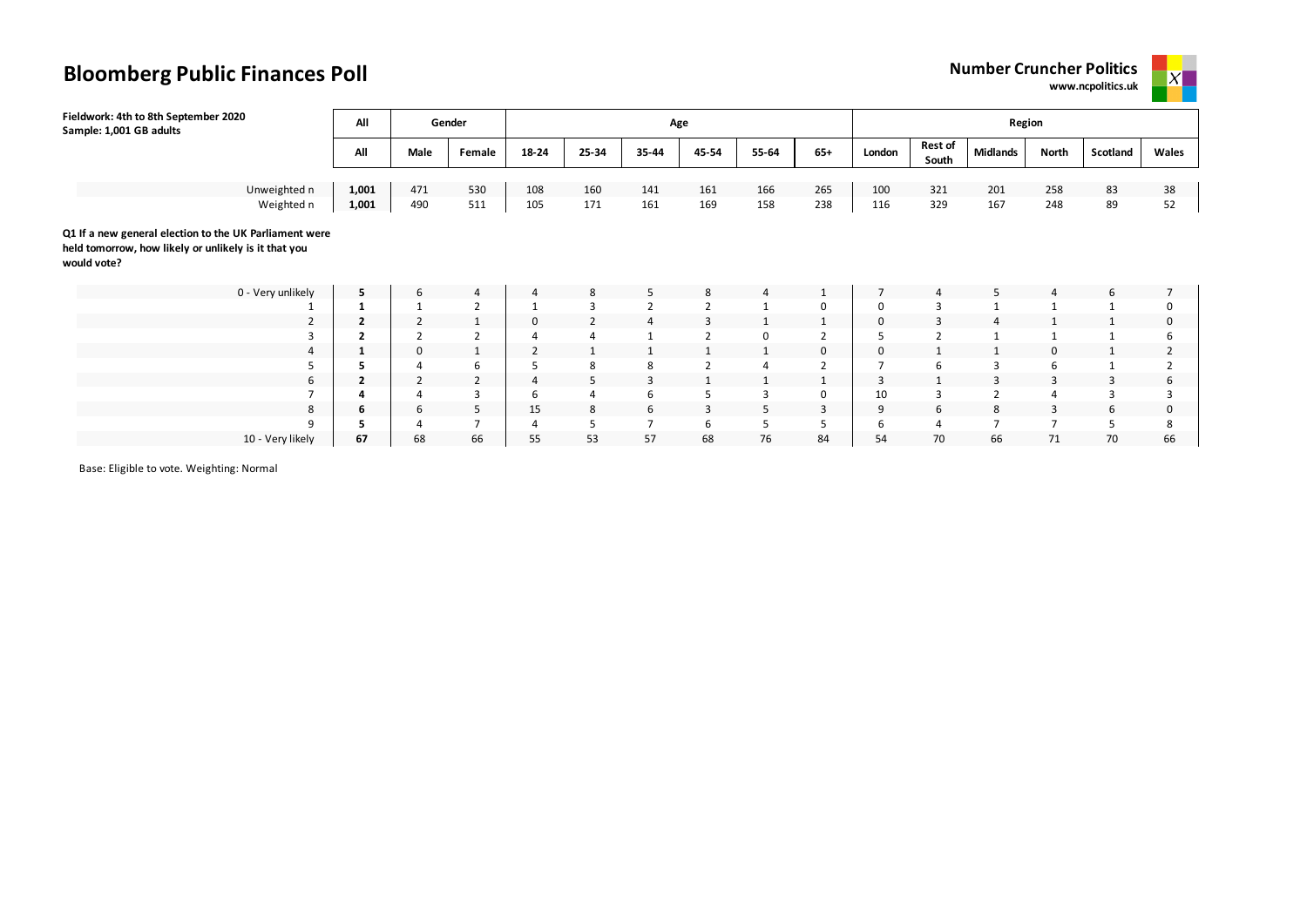**www.ncpolitics.uk**



| Fieldwork: 4th to 8th September 2020<br>Sample: 1,001 GB adults                                                               | All   |                | Education      | Tenure |                |                | Ethnicity      |                | <b>Voting intention</b> |                |                | 2019 vote      |                | EU referendum |                |
|-------------------------------------------------------------------------------------------------------------------------------|-------|----------------|----------------|--------|----------------|----------------|----------------|----------------|-------------------------|----------------|----------------|----------------|----------------|---------------|----------------|
|                                                                                                                               | All   | Higher         | Non-HE         | Own    | Rent           | White          | Non-White      | <b>CON</b>     | <b>LAB</b>              | LD             | <b>CON</b>     | LAB            | LD             | Remain        | Leave          |
|                                                                                                                               |       |                |                |        |                |                |                |                |                         |                |                |                |                |               |                |
| Unweighted n                                                                                                                  | 1,001 | 418            | 583            | 638    | 324            | 917            | 83             | 330            | 314                     | 49             | 376            | 273            | 70             | 404           | 397            |
| Weighted n                                                                                                                    | 1,001 | 361            | 640            | 623    | 335            | 880            | 120            | 320            | 321                     | 50             | 362            | 277            | 69             | 403           | 390            |
| Q1 If a new general election to the UK Parliament were<br>held tomorrow, how likely or unlikely is it that you<br>would vote? |       |                |                |        |                |                |                |                |                         |                |                |                |                |               |                |
| 0 - Very unlikely                                                                                                             | 5     | $\overline{4}$ | 5              | 3      | 8              | 5              | 4              | $\overline{2}$ |                         | $\overline{2}$ | $\overline{2}$ | 2              | 0              | 0             | 3              |
|                                                                                                                               |       |                | $\overline{2}$ |        | $\overline{2}$ |                |                |                |                         | 0              | 0              | $\overline{2}$ | 0              |               |                |
| $\overline{2}$                                                                                                                | 2     |                | 2              | 2      | $\overline{2}$ | $\overline{2}$ | $\mathbf{1}$   | $\overline{2}$ | 0                       | 0              | $\overline{2}$ |                | 0              |               | $\overline{2}$ |
|                                                                                                                               |       | 3              | $\overline{2}$ |        |                | $\overline{2}$ | 3              | 0              | $\overline{2}$          |                |                | $\overline{2}$ | 0              |               |                |
|                                                                                                                               | 1     |                | 1              | 0      |                |                | $\mathbf{1}$   | 0              | 1                       | 0              | 0              | 0              | 0              |               | 0              |
| כ                                                                                                                             |       | 5              | 5              |        | 6              | 5              | 6              | $\overline{2}$ | 5                       | $\overline{4}$ | $\overline{2}$ | $\overline{2}$ | $\overline{2}$ | 3             | 3              |
| 6                                                                                                                             | 2     | $\overline{2}$ | $\overline{2}$ |        | 4              | 2              | $\overline{2}$ | 0              | 3                       | $\overline{2}$ |                | 2              | 3              |               | $\mathbf{1}$   |
|                                                                                                                               |       |                | 4              |        | 4              | 3              | $\overline{7}$ |                | 3                       | $\overline{2}$ |                | $\overline{2}$ | 2              |               | 3              |
| 8                                                                                                                             | 6     | 6              | 6              | 5      | 6              | 5              | 10             | 6              | 6                       | 3              | 6              | 3              | 10             | 6             | 5              |
| 9                                                                                                                             |       |                | 6              | 5      |                | 6              | 5              | 8              | 5                       | $\overline{2}$ | 8              | 4              | 2              |               | 6              |
| 10 - Very likely                                                                                                              | 67    | 70             | 66             | 74     | 55             | 68             | 60             | 75             | 73                      | 83             | 75             | 80             | 81             | 76            | 74             |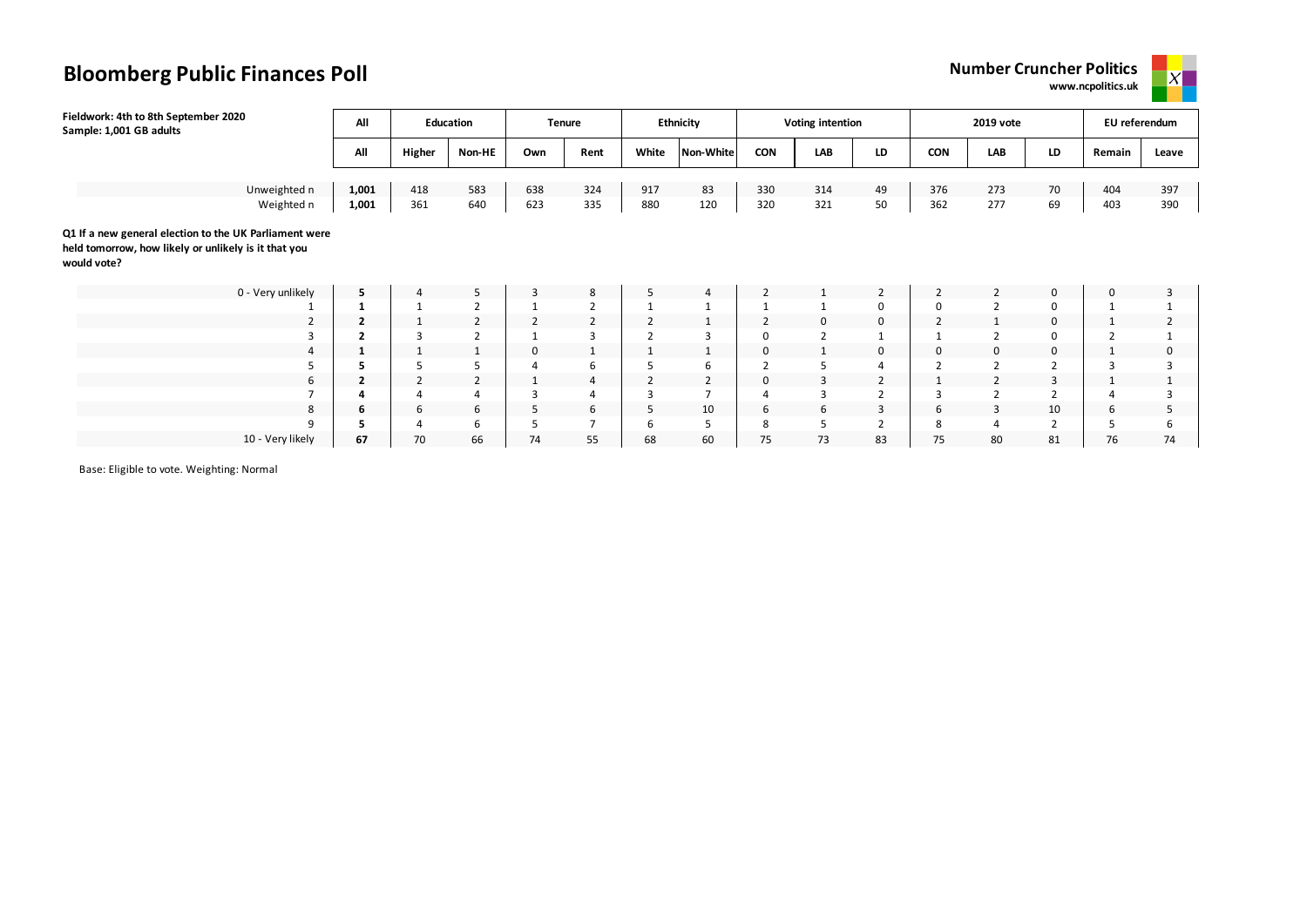



| Fieldwork: 4th to 8th September 2020<br>Sample: 1,001 GB adults     | All            |      | Gender       |                |          | Age            |                |                |                |                |                         | Region          |              |          |       |
|---------------------------------------------------------------------|----------------|------|--------------|----------------|----------|----------------|----------------|----------------|----------------|----------------|-------------------------|-----------------|--------------|----------|-------|
|                                                                     | All            | Male | Female       | 18-24          | 25-34    | 35-44          | 45-54          | 55-64          | $65+$          | London         | <b>Rest of</b><br>South | <b>Midlands</b> | <b>North</b> | Scotland | Wales |
|                                                                     |                |      |              |                |          |                |                |                |                |                |                         |                 |              |          |       |
| Unweighted n                                                        | 1,001          | 471  | 530          | 108            | 160      | 141            | 161            | 166            | 265            | 100            | 321                     | 201             | 258          | 83       | 38    |
| Weighted n                                                          | 1,001          | 490  | 511          | 105            | 171      | 161            | 169            | 158            | 238            | 116            | 329                     | 167             | 248          | 89       | 52    |
| Q2 If you did vote, which party do you think you would<br>vote for? |                |      |              |                |          |                |                |                |                |                |                         |                 |              |          |       |
| Conservative                                                        | 32             | 35   | 29           | 20             | 19       | 22             | 29             | 40             | 52             | 25             | 38                      | 35              | 35           | 16       | 14    |
| Labour                                                              | 32             | 29   | 35           | 55             | 43       | 35             | 27             | 28             | 20             | 37             | 29                      | 33              | 41           | 10       | 43    |
| Liberal Democrats                                                   | 5              | 6    | 4            | 4              | 4        | 5              | $\overline{7}$ | 6              | 4              | 6              | 7                       | 4               | 3            | 3        | 3     |
| SNP                                                                 | 5              |      | 5            |                | 8        | 5              | 4              | 5              | 3              | 0              | 0                       |                 |              | 49       | 0     |
| Plaid Cymru                                                         | 0              |      | 0            |                | $\Omega$ |                | $\mathbf 0$    | $\mathbf{1}$   | 0              | 0              | 0                       | $\mathbf 0$     | 0            | 0        | 8     |
| Green                                                               | 5              |      | 5            |                |          | $\overline{7}$ | 6              | $\overline{4}$ | 4              | ٠              | 5                       |                 |              |          | 5     |
| The Brexit Party                                                    | $\mathbf{2}$   | 4    | $\mathbf{1}$ |                |          | $\overline{2}$ | $\overline{2}$ | $\overline{2}$ | 4              | $\overline{4}$ |                         |                 |              |          | 5     |
| Another party or candidate                                          |                |      | $\mathbf 0$  |                |          |                | $\mathbf{A}$   | $\overline{2}$ | 0              |                |                         |                 |              | $\Omega$ | 0     |
| Don't know                                                          | 12             | 10   | 15           | 10             | 12       | 16             | 14             | 11             | 11             | 11             | 14                      | 16              | 9            | 11       | 13    |
| Would not vote                                                      |                |      | 4            | 0              | 6        | 6              | $\overline{7}$ | $\overline{2}$ |                | 4              | 3                       | 4               | 4            | 4        | 3     |
| Prefer not to say                                                   | $\overline{2}$ |      | 2            | $\overline{2}$ |          | 2              | 3              |                | $\overline{2}$ | 4              |                         |                 |              |          | 6     |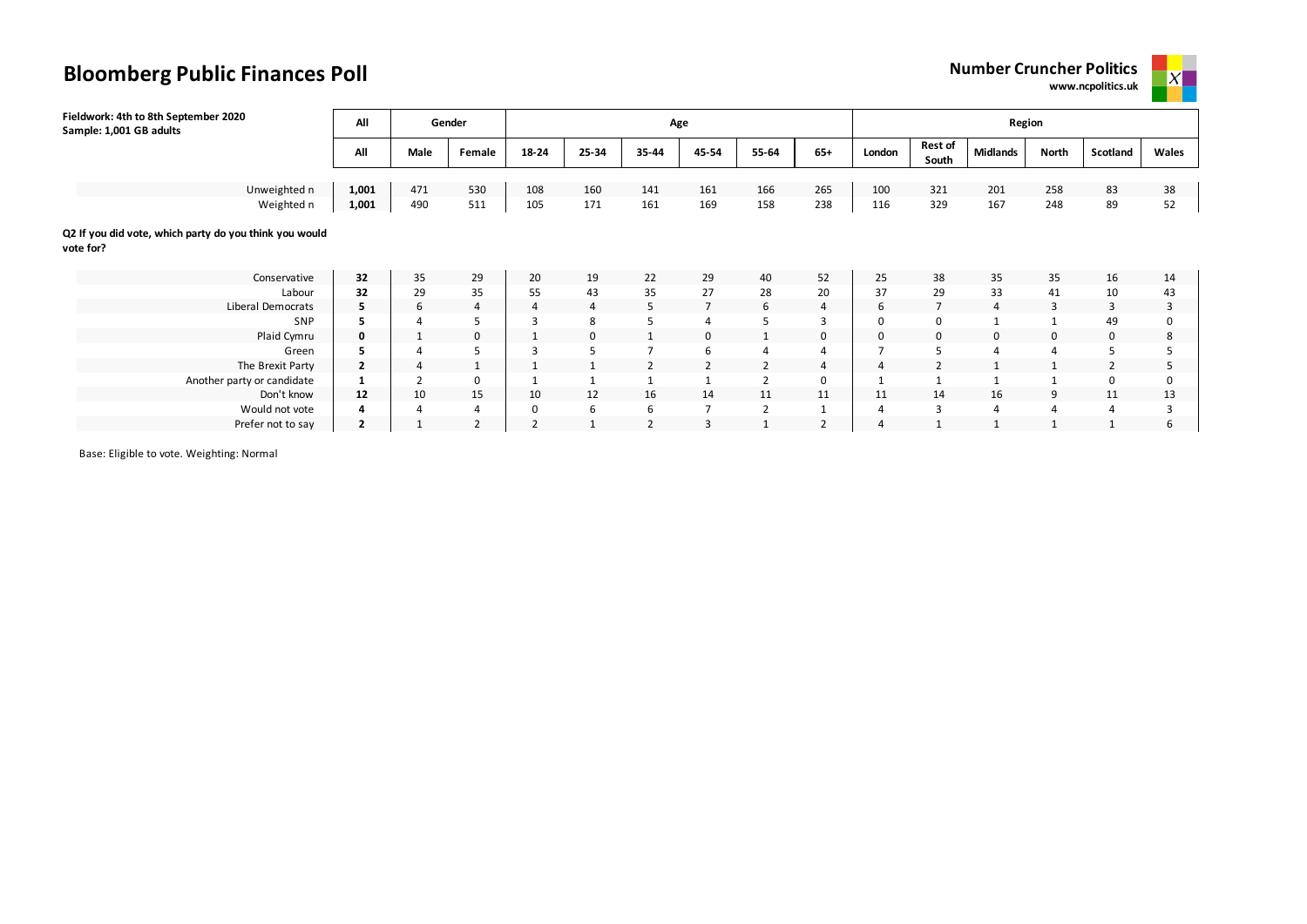**www.ncpolitics.uk**



| Fieldwork: 4th to 8th September 2020<br>Sample: 1,001 GB adults     | All            |                | <b>Education</b> |                | <b>Tenure</b>  |                | <b>Ethnicity</b> |             | <b>Voting intention</b> |             |                | 2019 vote      |                | EU referendum |       |
|---------------------------------------------------------------------|----------------|----------------|------------------|----------------|----------------|----------------|------------------|-------------|-------------------------|-------------|----------------|----------------|----------------|---------------|-------|
|                                                                     | All            | Higher         | Non-HE           | Own            | Rent           | White          | <b>Non-White</b> | <b>CON</b>  | <b>LAB</b>              | LD          | <b>CON</b>     | LAB            | LD             | Remain        | Leave |
|                                                                     |                |                |                  |                |                |                |                  |             |                         |             |                |                |                |               |       |
| Unweighted n                                                        | 1,001          | 418            | 583              | 638            | 324            | 917            | 83               | 330         | 314                     | 49          | 376            | 273            | 70             | 404           | 397   |
| Weighted n                                                          | 1,001          | 361            | 640              | 623            | 335            | 880            | 120              | 320         | 321                     | 50          | 362            | 277            | 69             | 403           | 390   |
| Q2 If you did vote, which party do you think you would<br>vote for? |                |                |                  |                |                |                |                  |             |                         |             |                |                |                |               |       |
| Conservative                                                        | 32             | 24             | 37               | 40             | 20             | 34             | 17               | 100         | $\mathsf{O}$            | $\mathbf 0$ | 76             | 2              | $\overline{4}$ | 18            | 53    |
| Labour                                                              | 32             | 36             | 30               | 28             | 39             | 30             | 54               | 0           | 100                     | 0           | 4              | 80             | 35             | 45            | 18    |
| Liberal Democrats                                                   | 5.             | 6              | $\overline{4}$   | 6              | 4              | 5              | $\overline{7}$   | $\mathbf 0$ | $\mathbf 0$             | 100         | $\overline{2}$ | 3              | 36             | 9             | 3     |
| <b>SNP</b>                                                          | ь.             |                |                  | 3              |                |                |                  | 0           | $\mathbf 0$             | 0           | 0              |                | $\Omega$       |               |       |
| Plaid Cymru                                                         | 0              | $\mathbf 0$    | 0                | 0              | 0              | 0              | 0                | $\mathbf 0$ | $\mathsf 0$             | 0           | 0              | 0              | 0              | 0             |       |
| Green                                                               |                |                |                  | 3              |                |                |                  | $\mathbf 0$ | $\mathsf 0$             | 0           |                | 3              | 8              |               |       |
| The Brexit Party                                                    | $\mathbf{2}$   | $\overline{3}$ | $\overline{2}$   | $\overline{2}$ | 3              | $\overline{2}$ |                  | 0           | $\mathbf 0$             | 0           | $\overline{2}$ | $\mathbf 0$    | 0              |               | 3     |
| Another party or candidate                                          |                |                |                  |                |                |                | 0                | $\mathbf 0$ | $\mathbf 0$             | 0           |                | 0              | 0              |               |       |
| Don't know                                                          | 12             | 13             | 12               | 13             | 11             | 13             | $\overline{4}$   | $\mathbf 0$ | $\mathbf 0$             | 0           | 12             | $\overline{7}$ | 14             | 10            | 12    |
| Would not vote                                                      |                |                | $\overline{4}$   | $\overline{2}$ | 7              | 4              | 2                | 0           | $\mathsf 0$             | 0           | 0              | $\mathbf{1}$   | 0              | $\Omega$      |       |
| Prefer not to say                                                   | $\overline{2}$ |                | $\overline{2}$   |                | $\overline{2}$ | ٠              | $\overline{4}$   | $\mathbf 0$ | $\mathbf 0$             | 0           |                | 1              | $\overline{2}$ |               |       |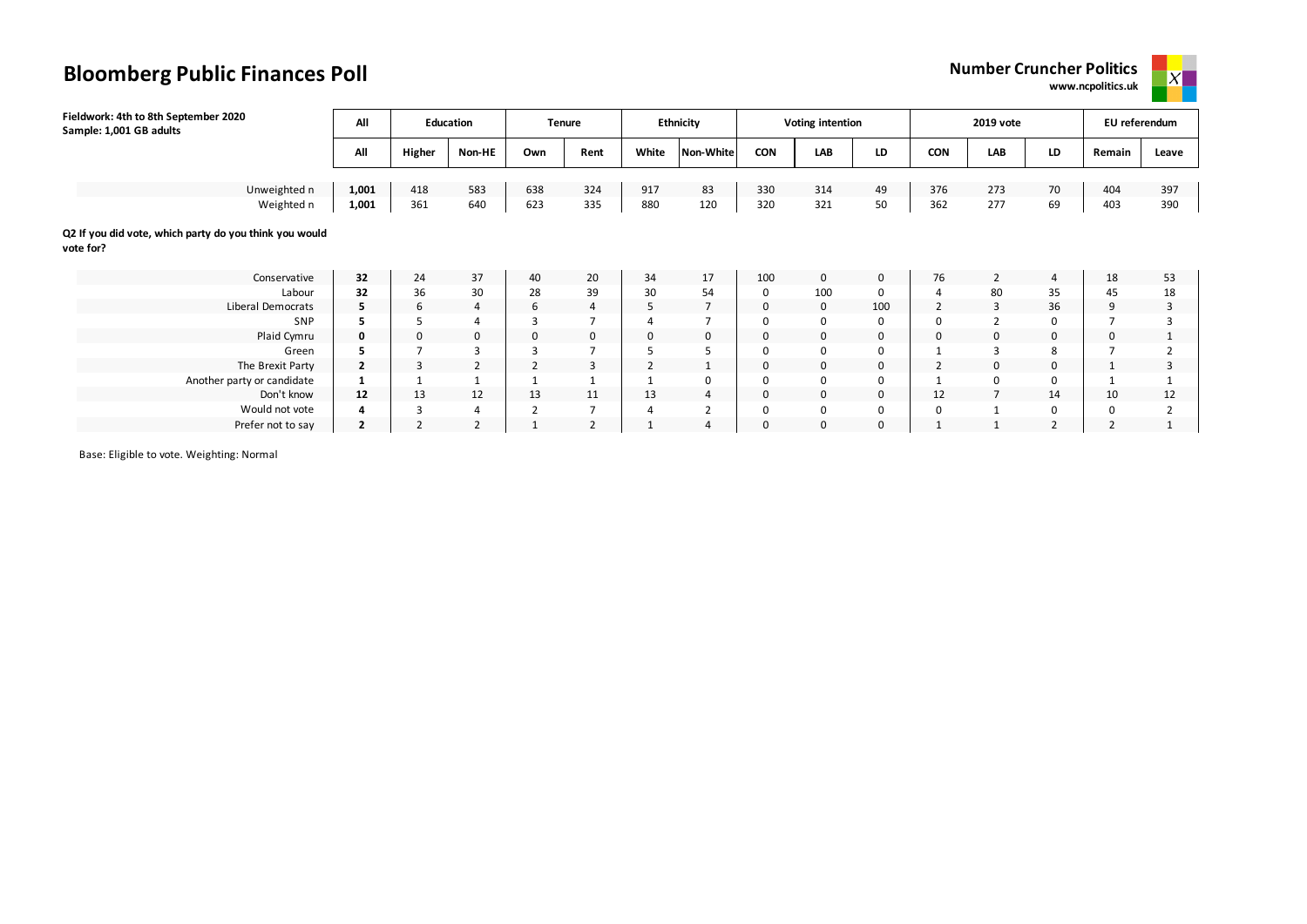



| Fieldwork: 4th to 8th September 2020<br>Sample: 1,001 GB adults                                                     | All            |            | Gender     |            |            | Age        |            |            |            |            |                         | Region          |            |          |          |
|---------------------------------------------------------------------------------------------------------------------|----------------|------------|------------|------------|------------|------------|------------|------------|------------|------------|-------------------------|-----------------|------------|----------|----------|
|                                                                                                                     | All            | Male       | Female     | 18-24      | 25-34      | 35-44      | 45-54      | 55-64      | $65+$      | London     | <b>Rest of</b><br>South | <b>Midlands</b> | North      | Scotland | Wales    |
| Unweighted n<br>Weighted n                                                                                          | 1,001<br>1,001 | 471<br>490 | 530<br>511 | 108<br>105 | 160<br>171 | 141<br>161 | 161<br>169 | 166<br>158 | 265<br>238 | 100<br>116 | 321<br>329              | 201<br>167      | 258<br>248 | 83<br>89 | 38<br>52 |
| Q1 Which approach to reducing the UK's deficit and<br>debt would you prefer to see the government focus on<br>more? |                |            |            |            |            |            |            |            |            |            |                         |                 |            |          |          |
| Increasing taxes<br>Cutting services                                                                                | 59<br>16       | 61<br>19   | 57<br>12   | 45<br>28   | 48<br>19   | 56<br>14   | 57<br>13   | 69<br>9    | 72<br>15   | 45<br>25   | 66<br>12                | 56<br>17        | 62<br>15   | 52<br>15 | 59<br>12 |
| Don't know                                                                                                          | 25             | 19         | 30         | 27         | 32         | 30         | 31         | 23         | 13         | 30         | 22                      | 27              | 22         | 33       | 28       |

Base: All. Weighting: Normal

|              | All   |        | <b>Education</b> |     | <b>Tenure</b> |       | <b>Ethnicity</b> |            | Voting intention |    |     | 2019 vote |    | EU referendum |       |
|--------------|-------|--------|------------------|-----|---------------|-------|------------------|------------|------------------|----|-----|-----------|----|---------------|-------|
|              | All   | Higher | <b>Non-HE</b>    | Own | Rent          | White | Non-White        | <b>CON</b> | LAB              | LD | CON | LAB       | LD | Remair        | Leave |
|              |       |        |                  |     |               |       |                  |            |                  |    |     |           |    |               |       |
| Unweighted n | 1,001 | 418    | 583              | 638 | 324           | 917   | 83               | 330        | 314              | 49 | 376 | 273       | 70 | 404           | 397   |
| Weighted n   | 1,001 | 361    | 640              | 623 | 335           | 880   | 120              | 320        | 321              | 50 | 362 | 277       | 69 | 403           | 390   |

#### **Q1 Which approach to reducing the UK's deficit and**

**debt would you prefer to see the government focus on more?**

| Increasing taxes | -0 | -64          | $ -$<br>$\mathcal{L}$          | 64                         | $-1$<br>--                  | $\sim$<br>σZ         | $\sim$<br>31    | n/ | 63     | $\Gamma$     | כס      | υ⊥            | $-1$        |    | n4    |
|------------------|----|--------------|--------------------------------|----------------------------|-----------------------------|----------------------|-----------------|----|--------|--------------|---------|---------------|-------------|----|-------|
| Cutting services |    | $\sim$<br>-- | $\sim$<br><b>L</b>             | $\sim$ $\sim$<br>--        | $\overline{a}$<br><b>LI</b> | <b>15</b><br>--      | າາ<br><u>__</u> | 10 | 10     | $\sim$<br>16 | <b></b> | ᅩᄼ            |             | -- |       |
| Don't know       |    | $\sim$       | $\overline{\phantom{a}}$<br>Zb | $\mathbf{a}$<br><u>_ _</u> | 29<br>້                     | $\sim$<br><u>. .</u> | A<br>ப<br>┄     |    | $\sim$ | $\sim$<br>,n | TΩ      | $\mathcal{L}$ | $\sim$<br>ᅩ |    | 7 I J |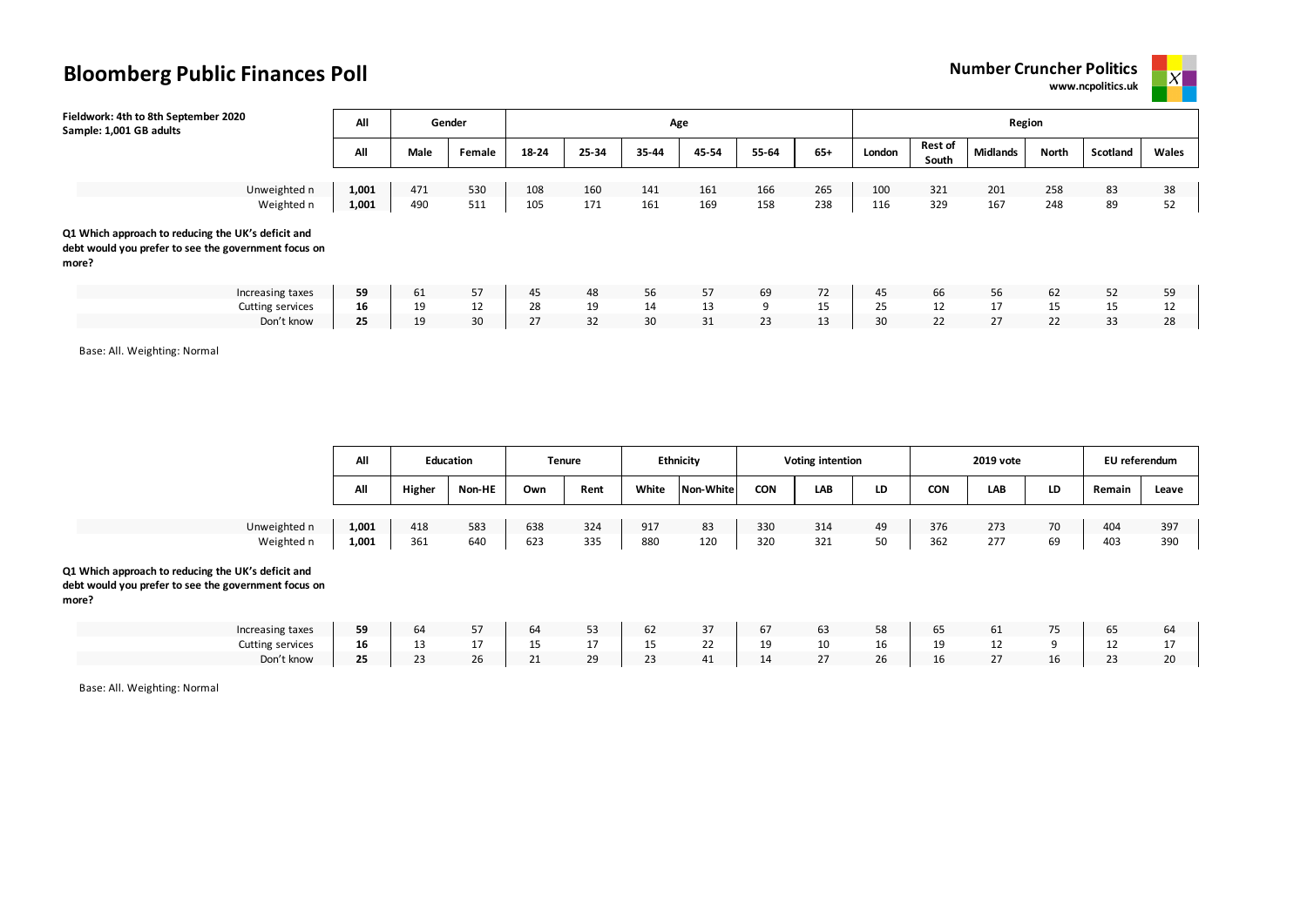## **Bloomberg Public Finances Poll Number Cruncher Politics Number Cruncher Politics**





| Fieldwork: 4th to 8th September 2020<br>Sample: 1,001 GB adults                         | All   |                | Gender         |                |       | Age                      |                |                |                |                |                         | Region          |       |                |          |
|-----------------------------------------------------------------------------------------|-------|----------------|----------------|----------------|-------|--------------------------|----------------|----------------|----------------|----------------|-------------------------|-----------------|-------|----------------|----------|
|                                                                                         | All   | Male           | Female         | 18-24          | 25-34 | $35 - 44$                | 45-54          | 55-64          | $65+$          | London         | <b>Rest of</b><br>South | <b>Midlands</b> | North | Scotland       | Wales    |
| Unweighted n                                                                            | 1,001 | 471            | 530            | 108            | 160   | 141                      | 161            | 166            | 265            | 100            | 321                     | 201             | 258   | 83             | 38       |
| Weighted n                                                                              | 1,001 | 490            | 511            | 105            | 171   | 161                      | 169            | 158            | 238            | 116            | 329                     | 167             | 248   | 89             | 52       |
| Q1 If taxes were to rise, which do you think should be<br>increased? Select up to three |       |                |                |                |       |                          |                |                |                |                |                         |                 |       |                |          |
| Tobacco duty                                                                            | 57    | 51             | 62             | 49             | 52    | 57                       | 58             | 61             | 59             | 52             | 63                      | 56              | 50    | 55             | 66       |
| Corporation tax                                                                         | 55    | 60             | 50             | 52             | 58    | 58                       | 56             | 57             | 50             | 51             | 55                      | 56              | 52    | 64             | 64       |
| Capital gains tax                                                                       | 37    | 39             | 34             | 30             | 32    | 30                       | 35             | 46             | 42             | 29             | 35                      | 36              | 41    | 38             | 42       |
| Alcohol duty                                                                            | 37    | 27             | 47             | 38             | 33    | 42                       | 37             | 32             | 39             | 39             | 44                      | 35              | 28    | 32             | 42       |
| Income tax                                                                              | 20    | 23             | 18             | 24             | 10    | 10                       | 21             | 27             | 28             | 17             | 23                      | 18              | 21    | 20             | 19       |
| Inheritance tax                                                                         | 12    | 15             | 10             | 12             | 12    | 9                        | 14             | 16             | 11             | 12             | 9                       | 15              | 16    | 13             | 11       |
| National insurance                                                                      | 9     | 11             | $\overline{7}$ | 11             | 6     | 8                        | 8              | 8              | 12             | 11             | $\overline{7}$          | 10              | 10    | 10             | 5        |
| Fuel duty                                                                               |       | 8              | 5              |                |       |                          | 9              | 6              | $\overline{7}$ | 6              | 10                      | 5               | 6     | $\overline{3}$ |          |
| <b>VAT</b>                                                                              |       | 8              | 6              | $\overline{7}$ | 3     | 6                        | 8              | 6              | 9              | $\overline{7}$ | $\overline{7}$          | $\overline{7}$  | 6     | 3              | 9        |
| Stamp duty                                                                              | 6     | $\overline{7}$ | 6              | 4              | 5     | $\overline{\phantom{a}}$ | 9              | $\overline{ }$ | 6              | 3              | 6                       | $\overline{7}$  | 9     | $\overline{2}$ | q        |
| None - taxes should not rise and the                                                    |       |                |                |                |       |                          |                |                |                |                |                         |                 |       |                |          |
| government should instead spend less or borrow<br>more                                  | 8     | 9              | 8              | 10             | 17    | 8                        | 8              | $\overline{4}$ | 5              | 16             | 5                       | 9               | 9     | 10             | 3        |
| Don't know                                                                              | 3     | $\overline{2}$ | $\overline{4}$ | 3              | Δ     | 6                        | $\overline{2}$ | $\mathbf 0$    | $\mathbf{1}$   | 4              | $\mathbf{1}$            | 3               | 3     |                | $\Omega$ |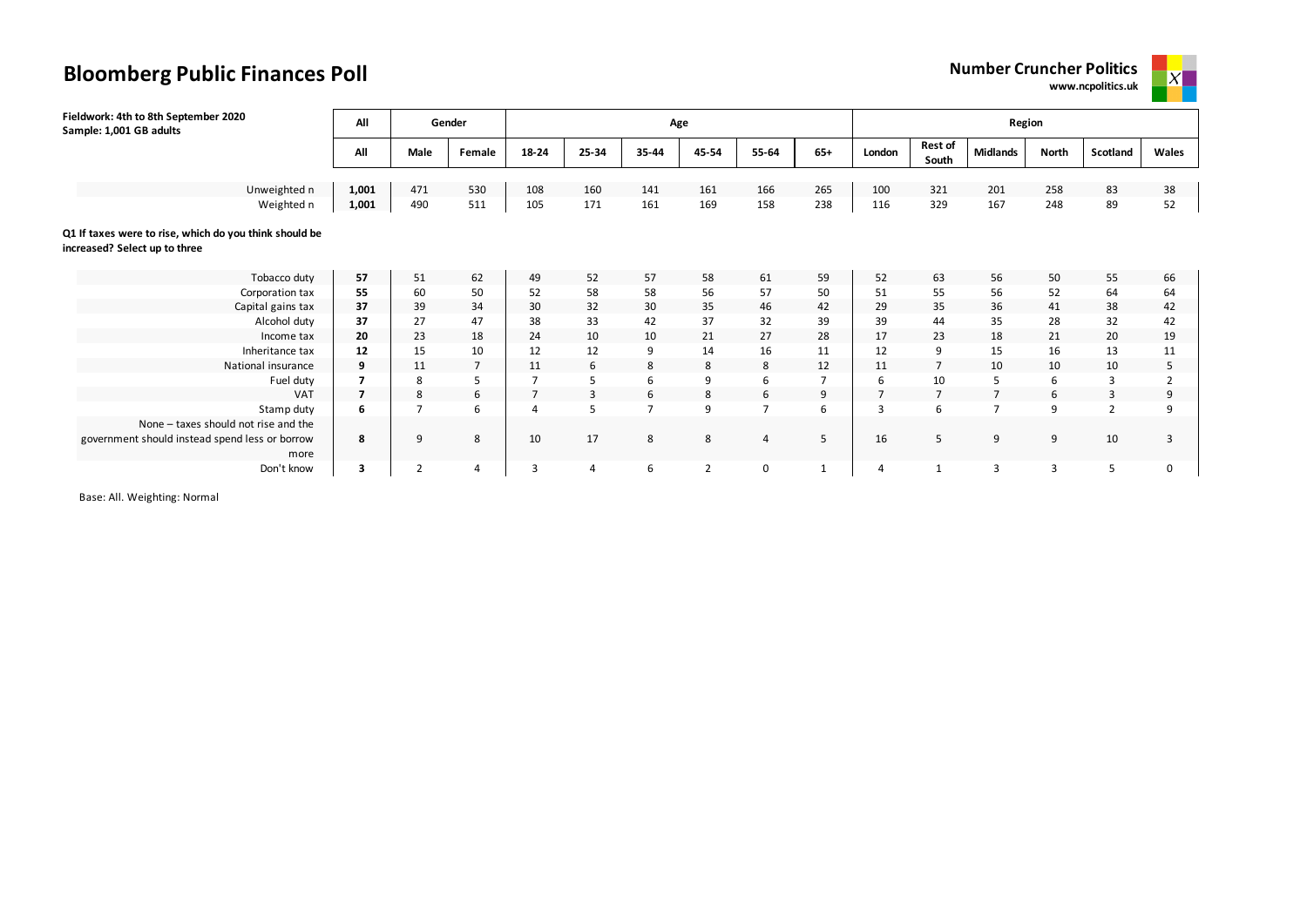## **Bloomberg Public Finances Poll Number Cruncher Politics Number Cruncher Politics**

**www.ncpolitics.uk**



| Fieldwork: 4th to 8th September 2020<br>Sample: 1,001 GB adults                         | All   |                | <b>Education</b> |                | <b>Tenure</b>  |                | <b>Ethnicity</b> |                | <b>Voting intention</b> |                |                | 2019 vote      |                | EU referendum |                |
|-----------------------------------------------------------------------------------------|-------|----------------|------------------|----------------|----------------|----------------|------------------|----------------|-------------------------|----------------|----------------|----------------|----------------|---------------|----------------|
|                                                                                         | All   | Higher         | Non-HE           | Own            | Rent           | White          | Non-White        | <b>CON</b>     | <b>LAB</b>              | LD             | <b>CON</b>     | LAB            | LD             | Remain        | Leave          |
|                                                                                         |       |                |                  |                |                |                |                  |                |                         |                |                |                |                |               |                |
| Unweighted n                                                                            | 1,001 | 418            | 583              | 638            | 324            | 917            | 83               | 330            | 314                     | 49             | 376            | 273            | 70             | 404           | 397            |
| Weighted n                                                                              | 1,001 | 361            | 640              | 623            | 335            | 880            | 120              | 320            | 321                     | 50             | 362            | 277            | 69             | 403           | 390            |
| Q1 If taxes were to rise, which do you think should be<br>increased? Select up to three |       |                |                  |                |                |                |                  |                |                         |                |                |                |                |               |                |
| Tobacco duty                                                                            | 57    | 57             | 56               | 64             | 42             | 57             | 55               | 58             | 53                      | 75             | 59             | 48             | 69             | 60            | 56             |
| Corporation tax                                                                         | 55    | 59             | 53               | 54             | 57             | 56             | 48               | 52             | 62                      | 51             | 50             | 63             | 62             | 59            | 52             |
| Capital gains tax                                                                       | 37    | 35             | 38               | 37             | 39             | 38             | 29               | 39             | 42                      | 32             | 34             | 42             | 40             | 41            | 37             |
| Alcohol duty                                                                            | 37    | 33             | 39               | 38             | 35             | 36             | 46               | 39             | 33                      | 42             | 39             | 29             | 39             | 35            | 38             |
| Income tax                                                                              | 20    | 17             | 22               | 24             | 15             | 20             | 23               | 28             | 21                      | 21             | 25             | 18             | 30             | 21            | 22             |
| Inheritance tax                                                                         | 12    | 13             | 12               | 11             | 16             | 13             | 10               | 12             | 16                      | 10             | 10             | 19             | 5              | 15            | 11             |
| National insurance                                                                      | 9     | 9              | 9                | 9              | 9              | 9              | 13               | 12             | $\overline{7}$          | 14             | 12             | 6              | 13             | 9             | 10             |
| Fuel duty                                                                               |       | 8              | 6                | ь              | $\overline{ }$ |                | 3                | 6              | 8                       | 10             | 6              | 8              | 8              |               | $\overline{ }$ |
| <b>VAT</b>                                                                              |       | 6              | $\overline{7}$   | 6              | 8              | $\overline{7}$ | 5                | 9              | 5                       | 5              | 9              | 5              | $\overline{4}$ | 3             | 10             |
| Stamp duty                                                                              | 6     | 5              | $\overline{7}$   | 6              | $\overline{ }$ | 6              | 5                | $\overline{7}$ | $\overline{7}$          | 8              | 8              | $\overline{ }$ | 9              | 6             | 7              |
| None - taxes should not rise and the                                                    |       |                |                  |                |                |                |                  |                |                         |                |                |                |                |               |                |
| government should instead spend less or borrow<br>more                                  | 8     | 9              | 8                | 6              | 12             | 8              | 12               | $\overline{4}$ | 8                       | 2              | $\overline{7}$ | 10             | $\mathbf 0$    | 6             | 8              |
| Don't know                                                                              | 3     | $\overline{2}$ | $\overline{3}$   | $\overline{2}$ | 4              | 3              | 3                | 1              | 3                       | $\overline{2}$ | $\mathbf{1}$   | $\overline{3}$ |                | 3             | $\mathbf 1$    |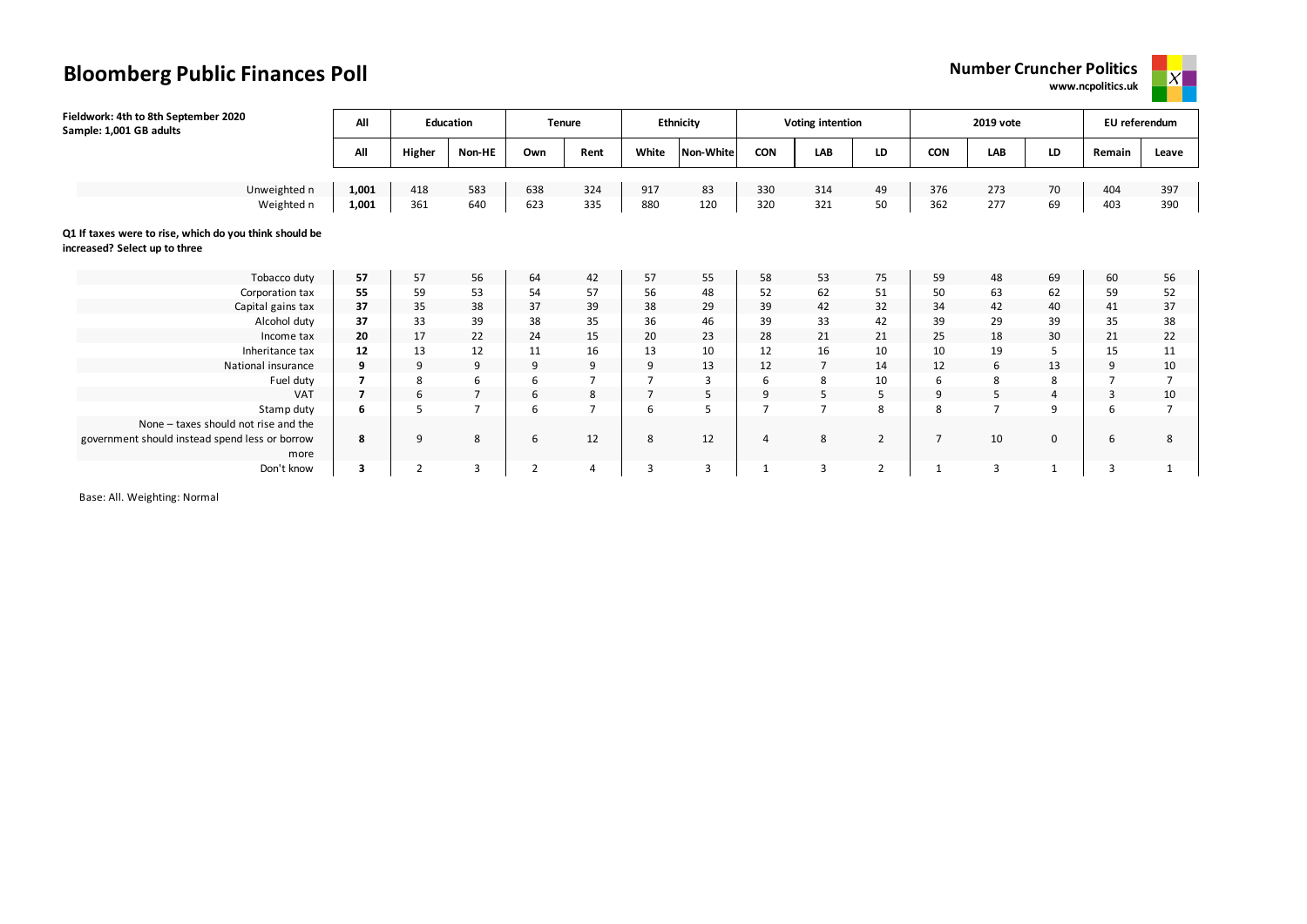



| Fieldwork: 4th to 8th September 2020<br>Sample: 1,001 GB adults                                            | All            |                | Gender         |       |                | Age            |                |                |              |        |                         | Region          |                |          |       |
|------------------------------------------------------------------------------------------------------------|----------------|----------------|----------------|-------|----------------|----------------|----------------|----------------|--------------|--------|-------------------------|-----------------|----------------|----------|-------|
|                                                                                                            | All            | Male           | Female         | 18-24 | 25-34          | 35-44          | 45-54          | 55-64          | $65+$        | London | <b>Rest of</b><br>South | <b>Midlands</b> | North          | Scotland | Wales |
| Unweighted n                                                                                               | 1,001          | 471            | 530            | 108   | 160            | 141            | 161            | 166            | 265          | 100    | 321                     | 201             | 258            | 83       | 38    |
| Weighted n                                                                                                 | 1,001          | 490            | 511            | 105   | 171            | 161            | 169            | 158            | 238          | 116    | 329                     | 167             | 248            | 89       | 52    |
| Q1 If public services were to be cut, where do you think<br>spending should be reduced? Select up to three |                |                |                |       |                |                |                |                |              |        |                         |                 |                |          |       |
| Foreign aid                                                                                                | 67             | 69             | 65             | 30    | 57             | 75             | 68             | 69             | 83           | 61     | 69                      | 65              | 71             | 59       | 69    |
| Arts and culture                                                                                           | 42             | 44             | 41             | 36    | 38             | 42             | 44             | 40             | 49           | 43     | 42                      | 39              | 41             | 42       | 63    |
| Defence                                                                                                    | 30             | 36             | 23             | 41    | 34             | 29             | 31             | 26             | 23           | 38     | 29                      | 27              | 26             | 36       | 29    |
| Social security/benefits                                                                                   | 21             | 22             | 20             | 12    | 14             | 26             | 22             | 19             | 27           | 16     | 23                      | 24              | 21             | 10       | 25    |
| Coronavirus financial support                                                                              | 10             | 13             | $\overline{7}$ | 5     | $\overline{7}$ | 12             | 12             | 11             | 11           | 9      | 12                      | 11              | 9              | 6        | 9     |
| State pensions                                                                                             | 3              | 4              | $\overline{2}$ | 13    | 3              | 3              | $\mathbf{1}$   | $\mathbf{1}$   | 0            | 8      | $\overline{2}$          | $\mathbf 0$     | $\overline{2}$ |          |       |
| Local services                                                                                             | 3              | $\overline{3}$ | 3              | 9     | 0              |                | $\overline{3}$ | $\overline{2}$ | 3            | 9      | $\overline{2}$          | 3               |                | 3        |       |
| Education                                                                                                  | $\overline{2}$ | h              | $\overline{2}$ |       |                |                | $\overline{3}$ |                |              | 3      | $\overline{ }$          | 3               |                |          |       |
| Health                                                                                                     | $\overline{2}$ | $\overline{2}$ | $\overline{2}$ |       |                |                | $\mathbf{3}$   | $\mathbf{1}$   | $\mathbf 0$  | 6      |                         |                 |                |          |       |
| None - spending should not be cut and the<br>government should instead tax more or borrow<br>more          | 14             | 14             | 14             | 21    | 16             | $\overline{7}$ | 18             | 16             | 11           | 10     | 14                      | 16              | 14             | 18       | 13    |
| Don't know                                                                                                 | 4              | $\overline{2}$ | 6              | 3     | 8              | 5              | 4              | 4              | $\mathbf{1}$ | 6      | 2                       | $\overline{7}$  | 3              | 4        |       |